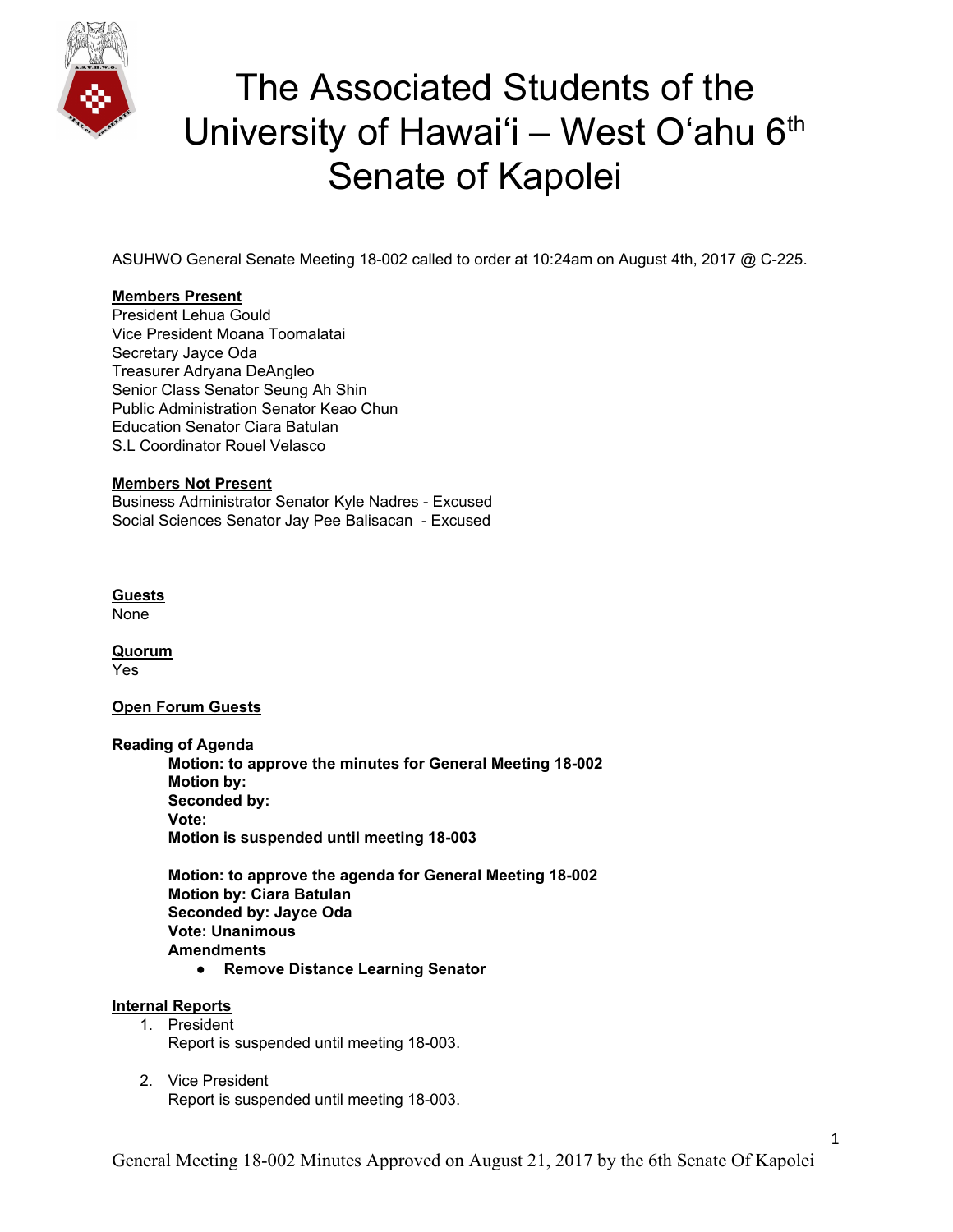

- 3. Secretary Report is suspended until meeting 18-003.
- 4. Treasurer Report is suspended until meeting 18-003.
- 5. Advisors
	- a. Student Life Coordinator Report is suspended until meeting 18-003.
- 6. Standing Committee Reports
	- a. Budget and Finance Report is suspended until meeting 18-003.
	- b. Activities Report is suspended until meeting 18-003.
	- c. Legislative Report is suspended until meeting 18-003.
- 7. Ad Hoc Committees
	- a. Elections Committee Report is suspended until meeting 18-003.
	- b. Transition Committee Report is suspended until meeting 18-003.
- 8. Senators Report
	- a. Senior Class Senator Report is suspended until meeting 18-003.
	- b. Businesses Administration Division Senator Report is suspended until meeting 18-003.
	- c. Social Sciences Division Senator Report is suspended until meeting 18-003.
	- d. Education Division Senator Report is suspended until meeting 18-003.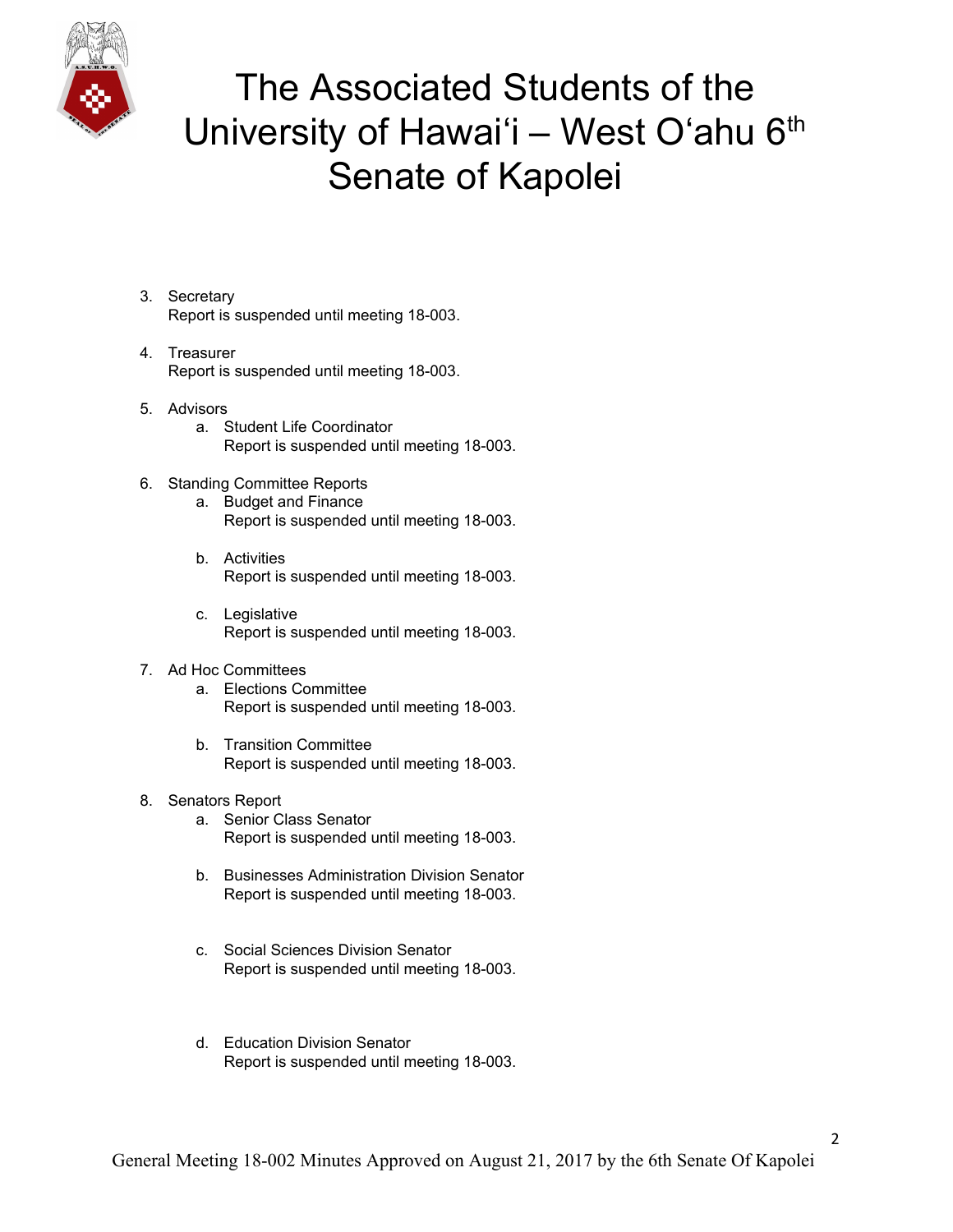

- 9. Caucus Ambassador We are in process of appointing Caucus Ambassador.
- 10. Campus Committee Report
	- a. Transportation Committee Report is suspended until meeting 18-003.
	- b. Technology Committee Report is suspended until meeting 18-003.
	- c. Health Committee Report is suspended until meeting 18-003.
	- d. Strategic Planning Committee Report is suspended until meeting 18-003.
	- e. Senior Staff Meetings Report is suspended until meeting 18-003.
	- f. Campus Compliance Committee Report is suspended until meeting 18-003.
	- g. LRDP Report is suspended until meeting 18-003.

### **Unfinished Business**

- 1. Two Day Senate Training Suspended until meeting 18-003.
- 2. Appointment of Caucus Ambassador **Motion: to appoint Christielove Espinosa Motion by: Adryana DeAngleo Seconded by: Jayce Oda Vote: Unanimous**
- 3. Fall General Senate Meeting Schedule Suspended until meeting 18-003.
- 4. Assigning Standing Committees Suspended until meeting 18-003.
- 5. Assigning Campus Committees Suspended until meeting 18-003.
- 6. Approving of ASUHWO Budget for the Fiscal Year Ending May 2018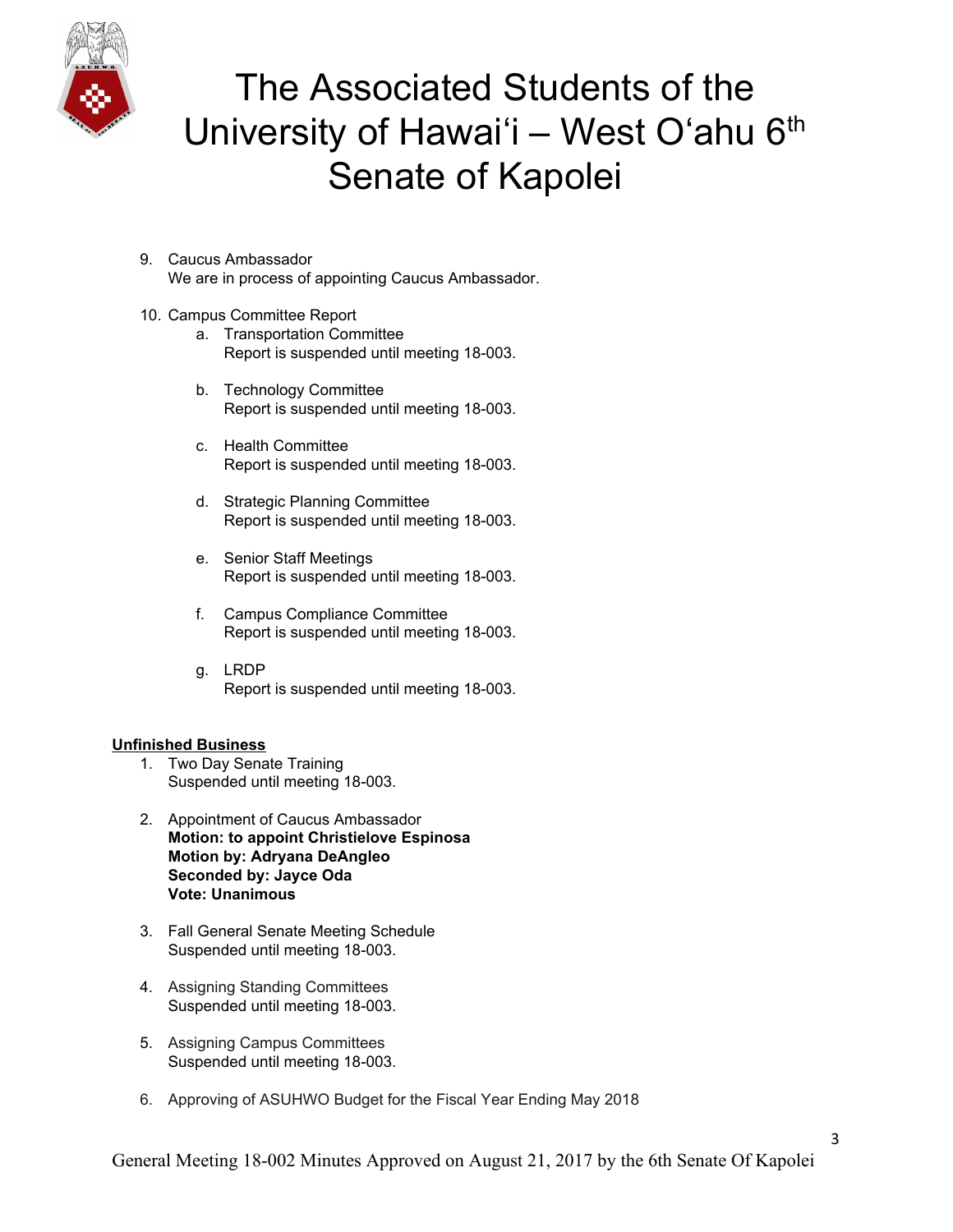

Suspended until meeting 18-003.

7. ASGA National Student Government Summit Suspended until meeting 18-003.

### **New Business**

**Announcements and Open Forum**

**Meeting Adjournment at 10:28 am Motioned by: Adryana DeAngelo Seconded by: Ciara Batulan**